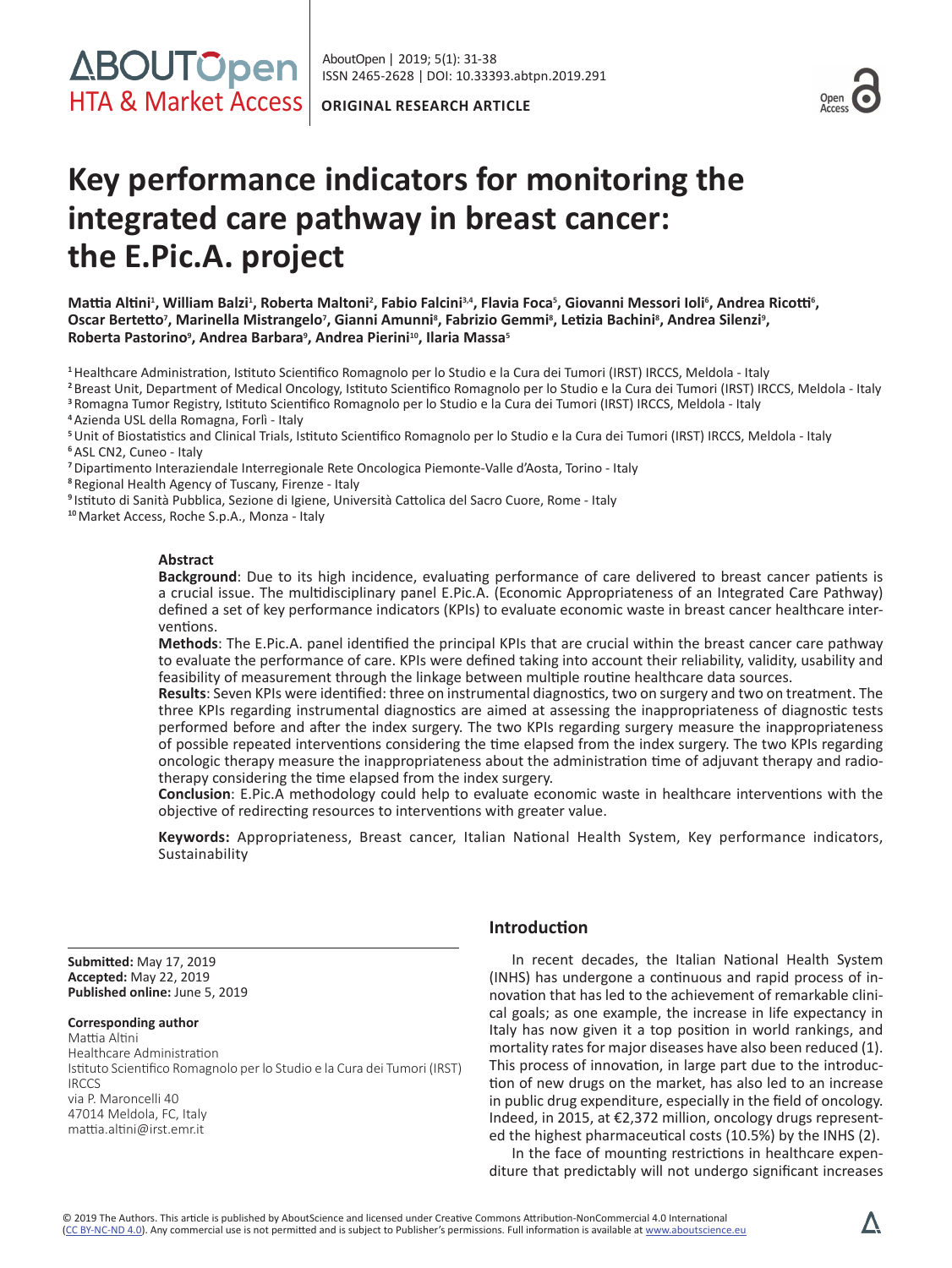in the coming years, it seems reasonable to expect that no new financial resources will be made available to the INHS for expenditures on anti-cancer drugs, while the number of new diagnoses of cancer continues to grow (3, 4). It thus becomes increasingly important to place greater attention on increasing the efficiency of how healthcare resources are allocated along Integrated Care Pathways (ICPs), with a view on eliminating waste and saving costs. According to a recent economic analysis, waste of resources (e.g. overuse of inappropriate health interventions) increases healthcare expenditure by more than 20% (5).

To guarantee the survival of universalistic health system in such a picture where growing health needs are accompanied by rising costs and risk of wastages, the key point is to give value to healthcare that, according to Sir M. Gray, involves optimal allocation of resources (allocative value), together with a radical recovery of efficiency in a context that guarantees an unchanged or, if possible, greater effectiveness (technical–professional value) in full compliance with the individual patient's value system (personal value) (6).

In Italy, in consideration of its impact in terms of incidence (28%) and prevalence (23% of all cancer patients) in women (7), breast cancer (BC) is a paradigmatic oncological condition where one can study value along the care pathway.

In addition, BC is a complex clinical condition whose management requires a multidisciplinary approach. This has led to centralise the ICP by specialised BC units (BUs). BUs allow patients to face BC with the certainty that they will be followed by a multidisciplinary team of dedicated specialists, treated according to the highest standards and accompanied throughout the disease journey. The BU is therefore an excellent model of intervention, thanks to which adherence to shared treatment standards has improved, with outcomes of the overall treatment process that are standardised and multidimensional (8).

With the aim of increased efficiency, it becomes essential to measure the performance of the various activities needed for the ICP in BC. In the past, several multidisciplinary groups of professionals in the BU have defined a minimum set of quality indicators to measure the clinical efficacy of the ICP of BC (9, 10).

In the present study, we report the methodology developed by the E.Pic.A. (Economic Appropriateness of an Integrated Care Pathway) multidisciplinary panel (composed of clinicians, health management physicians, methodologists, IT experts), which is aimed at constructing an analytic process that allows evaluation of clinical and economic inappropriateness in BC by defining key performance indicators (KPIs) (11).

# **Methods**

In accordance with current guidelines of the Associazione Italiana di Oncologia Medica (AIOM) (12) and the National Comprehensive Cancer Network (13), the E.Pic.A. multidisciplinary panel was asked to identify and define a series of KPIs that can be utilised to evaluate the potential inappropriateness of healthcare services in the ICP in BC. In order for the evaluation process to be homogeneously applied by all hospitals, the KPIs identified by the E.Pic.A. multidisciplinary panel

had to be easily measurable using currently available and commonly used databases (e.g. administrative databases, hospital discharge card, etc.).

In particular, each of the KPIs identified had to be "reliable", i.e. subject to the lowest number of systematic errors possible, and "representative", i.e. characterised by a close relationship with the phenomenon that it intends to evaluate (14). The KPIs also had to meet two other requirements: "accessibility", or be easily measurable using the available information sources, and "operativity", or be easily applicable in the context to be evaluated, allowing identification of critical issues and monitor interventions (14). For each KPI defined, the E.Pic.A. multidisciplinary panel was asked to: (i) provide a definition, (ii) explain the methodology behind its calculation, and (iii) indicate the target for evaluation.

The present study describes only analytic methodology and does not contain any medical information about an identifiable patient. The findings will be shared with other hospitals and will be disseminated to the scientific community at conferences.

## **Key performance indicators**

A total of seven KPIs were identified to measure inappropriateness of healthcare services provided in the ICP in BC: three for examinations, two for surgery and two for treatment. The three KPIs related to examinations were aimed at estimating the inappropriateness of diagnostic tests performed in the pre- and post-index breast surgery phases. The two KPIs for surgery measured the inappropriateness of re-surgery during the time elapsed from the index breast surgery. The two KPIs for treatment measured inappropriateness when referred to the time of administration of adjuvant therapy (chemotherapy and/or hormonal therapy) and radiotherapy after the index breast surgery.

Since the date of execution of the index breast surgery (and relative index hospitalisation) represents the time reference for calculation of each of the seven KPIs, it was essential to provide a definition that also included identification criteria. First, since it is possible to identify new BC patients undergoing breast surgery each year, the E.Pic.A. multidisciplinary panel established that the time period during which breast surgery would be identified is the calendar year (January 1 to December 31). The index breast surgery procedure was then defined as the first hospital admission for (total or partial) resection surgery in the year of observation characterised by the concomitant presence of one of the diagnostic codes according to the International Classification of Diseases 9**th** revision Clinical Modification (ICD-9-CM) and one of the surgical codes listed in Tables I and II. Thus, from the index breast surgery identified, the following were excluded:

- all male patients;
- patients less than 18 years of age at the index breast surgery;
- in prevalent cases, at least one hospitalisation for BC (ICD-9-CM V10.3 or 174\* or 233.0) as the main or secondary diagnosis in the period between 3 years and 6 months prior to the date of the index breast surgery;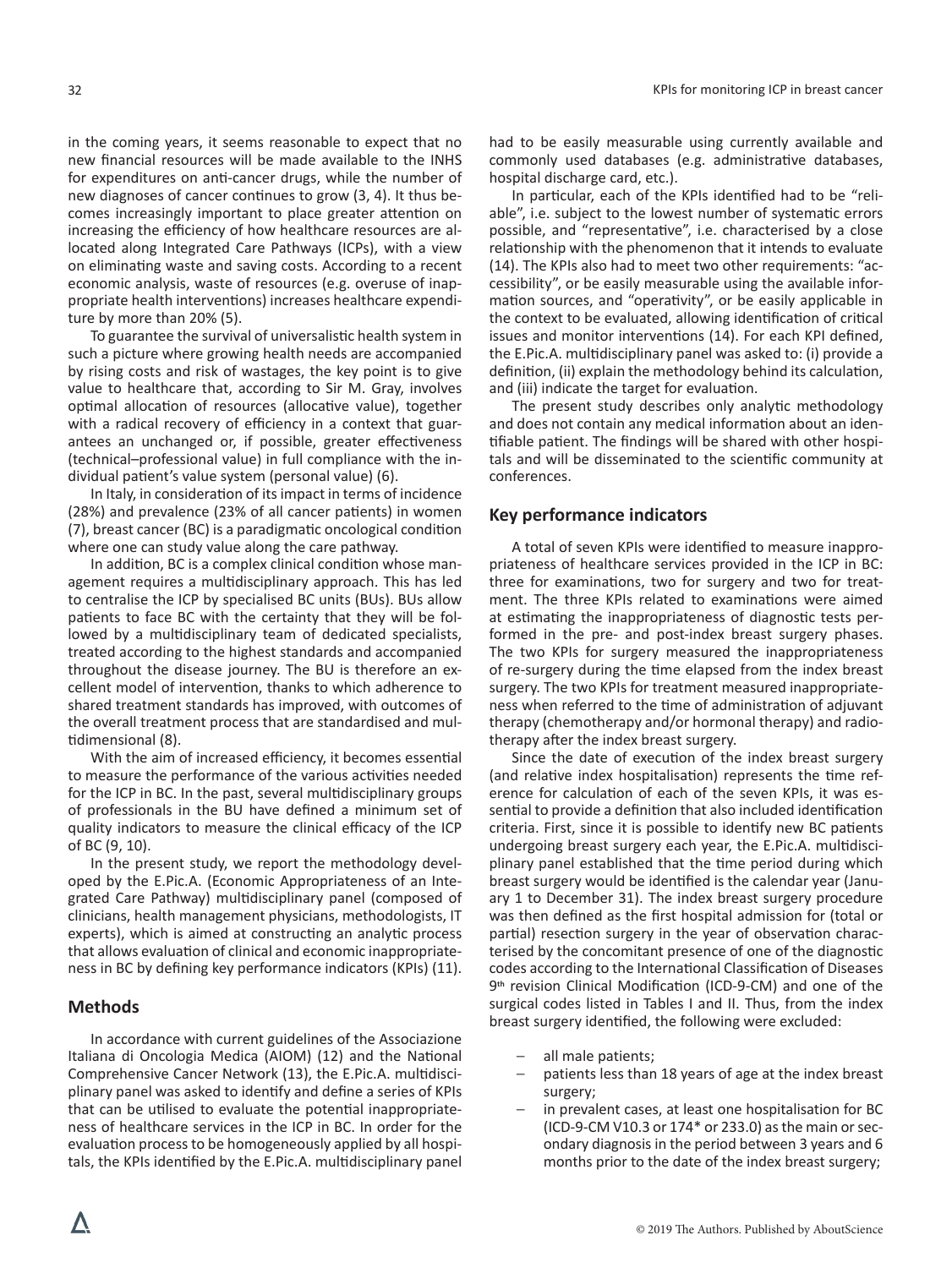## **Table I -** Primary and secondary diagnostic codes of the ICD9-CM

| ICD-9-CM code | <b>Diagnosis</b>                |
|---------------|---------------------------------|
| $174*$        | Malignant breast tumour         |
| 233.0         | In situ carcinoma of the breast |

ICD-9-CM = International Classification of Diseases 9th revision Clinical Modification

| Table II - ICD-9-CM codes for major and secondary surgery |  |  |
|-----------------------------------------------------------|--|--|
|-----------------------------------------------------------|--|--|

| ICD9-CM code | Surgery                                                       |  |
|--------------|---------------------------------------------------------------|--|
| 85.20        | Removal of breast tissue, no other indications                |  |
| 85.21        | Local removal of breast lesions                               |  |
| 85.22        | Quadrantectomy of the breast                                  |  |
| 85.23        | Subtotal mastectomy                                           |  |
| 85.24        | Removal of ectopic breast tissue                              |  |
| 85.25        | Nipple removal                                                |  |
| 85.33        | Unilateral subcutaneous mammectomy with<br>prosthetic implant |  |
| 85.34        | Other unilateral subcutaneous mammectomy                      |  |
| 85.35        | Bilateral subcutaneous mammectomy with<br>prosthetic implant  |  |
| 85.36        | Other bilateral subcutaneous mammectomy                       |  |
| 85.41        | Single-sided simple mastectomy                                |  |
| 85.42        | Bilateral simple mastectomy                                   |  |
| 85.43        | Unilateral extended single mastectomy                         |  |
| 85.44        | Simple bilateral extended mastectomy                          |  |
| 85.45        | Unilateral radical mastectomy                                 |  |
| 85.46        | Bilateral radical mastectomy                                  |  |
| 85.47        | Extended monolateral radical mastectomy                       |  |
| 85.48        | Extended bilateral radical mastectomy                         |  |

ICD-9-CM = International Classification of Diseases 9th revision Clinical Modification.

- in cases with another neoplasm, at least one hospital admission (ICD-9-CM 140\*-173\* or 176\*-195 or 200- 208\* or V.10\*excluding V10.3) for a main or secondary diagnosis different from BC in the 3 years preceding and 6 months after the index breast surgery;
- presence of metastatic disease at hospitalisation (ICD9-CM 197\*, 198\*, 199\*) for the index breast surgery or during hospitalisation in the three years preceding the index hospital admission.

Lastly, to determine staging of the BC, which is fundamental in the measurement of KPIs, the E.Pic.A. multidisciplinary panel adopted the tumour, node, metastases (TNM) coding described in the AIOM 2017 guidelines (15) listed in Table III; preference was given to pathological TNM staging, while clinical staging was used as an alternative. For each of the seven KPIs, the definitions, reference targets and calculation methods used by the E.Pic.A. multidisciplinary panel are provided.

| <b>Stage</b> | Primary<br>tumour | Lymph node<br>involvement | <b>Distant</b><br>metastasis |
|--------------|-------------------|---------------------------|------------------------------|
| Stage 0      | Tis               | N <sub>0</sub>            | M <sub>0</sub>               |
| Stage IA     | $T1*$             | N <sub>0</sub>            | M <sub>0</sub>               |
|              | T <sub>0</sub>    | N1 mi                     | M <sub>0</sub>               |
| Stage IB     | $T1*$             | N1 mi                     | M <sub>0</sub>               |
|              | T <sub>0</sub>    | $N1**$                    | M <sub>0</sub>               |
| Stage IIA    | $T1*$             | $N1**$                    | M <sub>0</sub>               |
|              | T <sub>2</sub>    | N <sub>0</sub>            | M <sub>0</sub>               |
|              | T <sub>2</sub>    | N1                        | M <sub>0</sub>               |
| Stage IIB    | T <sub>3</sub>    | N <sub>0</sub>            | M <sub>0</sub>               |
|              | T <sub>0</sub>    | N <sub>2</sub>            | M <sub>0</sub>               |
|              | $T1*$             | N <sub>2</sub>            | M <sub>0</sub>               |
| Stage IIIA   | T <sub>2</sub>    | N <sub>2</sub>            | M <sub>0</sub>               |
|              | T <sub>3</sub>    | N1                        | M <sub>0</sub>               |
|              | T <sub>3</sub>    | N <sub>2</sub>            | M <sub>0</sub>               |
|              | <b>T4</b>         | N <sub>0</sub>            | M <sub>0</sub>               |
| Stage IIIB   | T4                | N1                        | M <sub>0</sub>               |
|              | T4                | N2                        | M <sub>0</sub>               |
| Stage IIIC   | All T             | N <sub>3</sub>            | M <sub>0</sub>               |
| Stage IV     | All T             | All N                     | M1                           |

M0 includes M0 (i+).

A pM0 designation is not valid; any M0 should be clinical.

If a patient presents with M1 before neoadjuvant systemic therapy, the stage is considered IV and remains IV independently of the response to neoadjuvant therapy.

The stage may change if diagnostic imaging reveals the presence of distant metastases, provided that they were performed within 4 months of diagnosis in the absence of disease progression and that the patient did not undergo neoadjuvant therapy.

The "yc" and "yp" prefixes indicate the classification after neoadjuvant therapy. No staging is indicated if a complete pathological response is achieved (e.g. ypT0N0 cM0).

\*T1 includes T1mic.

\*\*T0 and T1 tumours with only micro-metastases to lymph nodes are excluded from stage IIA and classified as stage IB.

## *Examinations KPIs*

#### *KPI-1: pre-surgery*

Definition. The first KPI evaluates the percentage of patients with stage I–II BC in whom, during 60 days prior to the index breast surgery, at least one of the following examinations was performed: hepatic ultrasound, computed tomography (CT), magnetic resonance imaging (MRI), bone scan or positron emission tomography (PET). Table IV lists the codes used to identify the examinations, as defined by the E.Pic.A. multidisciplinary panel. The patients with BC who underwent PET must also have been evaluated for stage III BC.

Target. The percentage for KPI-1 should not exceed 5%, except for MRI for which a maximum of 10% was considered acceptable (16).

Calculation. The percentage must be calculated by indicating in the numerator the number of patients with stage I–II

## **Table III -** Tumour, node, metastases staging of breast cancer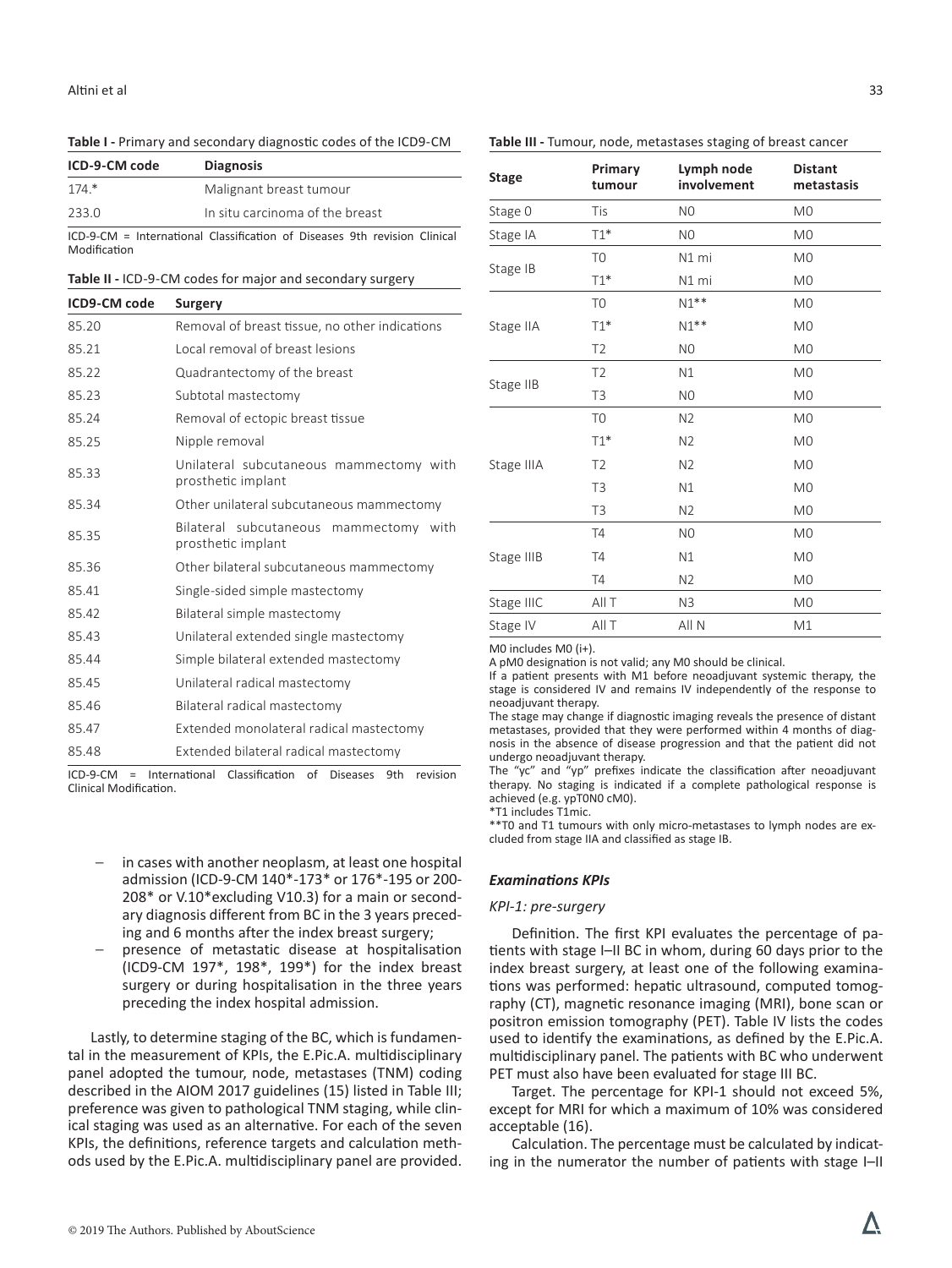**Table IV -** Codes for examinations

#### **Hepatic ultrasound**

- 88.74.1 Upper abdominal ultrasound
- 88.74.2 Echo colour Doppler liver and biliary tract
- 88.74.3 Echo colour Doppler pancreas
- 88.74.4 Echo colour Doppler spleen
- 88.74.5 Echo colour Doppler kidney and adrenal glands
- 88.75.1 Lower abdominal ultrasound
- 88.75.2 Echo colour Doppler lower abdomen
- 88.76.1 Complete abdominal ultrasound

#### **Computed tomography**

- 87.03 Head CT
- 87.03.1 Head CT with and without contrast
- 87.03.2 Maxillofacial CT
- 87.03.3 Maxillofacial CT with and without contrast
- 87.03.7 Neck CT
- 87.03.8 Neck CT with and without contrast
- 87.41 Thoracic CT
- 87.41.1 Thoracic CT with and without contrast
- 87.42.1 Thoracic bilateral tomography
- 87.42.2 Thoracic monolateral tomography
- 88.01.1 Upper abdomen CT
- 88.01.2 Upper abdomen CT with and without contrast
- 88.01.3 Lower abdomen CT
- 88.01.4 Lower abdomen CT with and without contrast
- 88.01.5 Complete abdominal CT
- 88.01.6 Complete abdominal CT with and without contrast
- 88.01.7 CT with and without contrast medium for staging
- 88.38.1 CT vertebral column
- 88.38.2 CT vertebral column with and without contrast
- 88.38.3 Upper limb CT
- 88.38.4 Upper limb CT with and without contrast
- 88.38.5 CT pelvis
- 88.38.6 Lower limb CT
- 88.38.7 Lower limb CT with and without contrast
- 88.90.3 CT vertebral column

## **Magnetic resonance imaging**

- 88.91.1 MRI brain and encephalic trunk
- 88.91.2 MRI brain and encephalic trunk with and without contrast
- 88.91.3 Maxillofacial MRI
- 88.91.4 Maxillofacial MRI with and without contrast
- 88.91.5 Angio-MRI intracranial vascular district
- 88.92 Thoracic MRI
- 88.92.1 Thoracic MRI with and without contrast

| 88.92.6 – MRI breast (monolateral)                                                                                             |
|--------------------------------------------------------------------------------------------------------------------------------|
| 88.92.7 - MRI breast with and without contrast (monolateral)                                                                   |
| 88.92.8 - MRI breast (bilateral)                                                                                               |
| 88.92.9 - MRI breast with and without contrast (bilateral)                                                                     |
| 88.93 - Vertebral MRI                                                                                                          |
| 88.93.1 - Vertebral MRI with and without contrast                                                                              |
| 88.94.1 - Musculoskeletal MRI                                                                                                  |
| 88.94.2 - Musculoskeletal MRI with and without contrast                                                                        |
| 88.94.3 - Angio-MRI upper or lower limb                                                                                        |
| 88.94.4 – Angio-MRI of upper or lower limbs                                                                                    |
| 88.95.1 - MRI upper abdomen                                                                                                    |
| 88.95.2 - MRI upper abdomen with and without contrast                                                                          |
| 88.95.3 - Angio-MRI upper abdomen                                                                                              |
| 88.95.4 - Lower abdomen and pelvic MRI                                                                                         |
| 88.95.5 - Lower abdomen and pelvic MRI with and without<br>contrast                                                            |
| 88.95.6 – Angio-MRI lower abdomen                                                                                              |
| 88.95.7 - MRI upper and lower abdomen                                                                                          |
| 88.95.8 - MRI upper and lower abdomen with and without<br>contrast medium                                                      |
| 88.95.9 - Angio-MRI upper and lower abdomen                                                                                    |
| <b>Bone scan</b>                                                                                                               |
| 92.05.6 - Bone scintigraphy total body                                                                                         |
| 92.14.1 - Bone scintigraphy articular segment                                                                                  |
| 92.14.2 - Bone scintigraphy polyphasic articular segment                                                                       |
| 92.14.3 – Segmental skeletal tomoscintigraphy (SPECT), planar exa-<br>mination, with single radiopharmaceutical administration |

#### 92.18.2 – Bone or articular scintigraphy

**Positron emission tomography**

88.92.2 – Thoracic angio-MRI

- 92.11.7 PET (quantitative)
- 92.18.6 Total body PET

 $CT$  = computed tomography; MRI = magnetic resonance imaging; PET = positron emission tomography; SPECT = Single Photon Emission Computed Tomography.

BC (defined according to Tab. III) who, within 60 days prior to the index breast surgery (defined according to the ICD-9- CM codes reported in Tabs. I and II), underwent at least one examination among those reported in Table IV. The denominator refers to the number of patients with stage I–II BC (defined according to Tab. III) and index breast surgery (defined according to the ICD-9-CM codes in Tabs. I and II).

### *KPI-2: post-surgery*

Definition. The second KPI evaluates the percentage of patients with stage I–II BC in whom, during 60 days after the index breast surgery, at least one of the following examinations was performed: hepatic ultrasound, CT, MRI, bone scan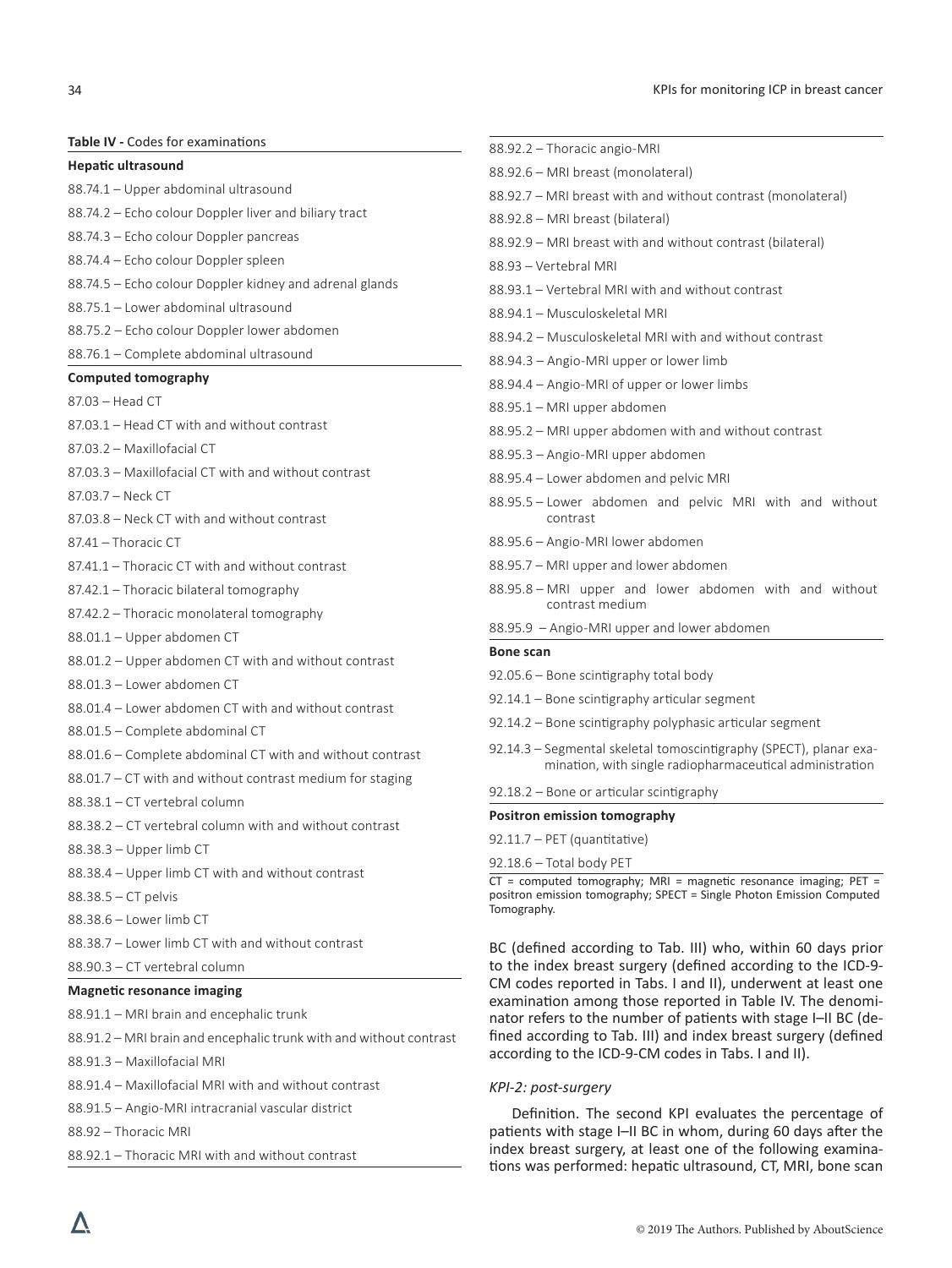or PET (Tab. IV). The percentage of patients with BC who underwent PET must also have been evaluated for stage III BC.

Target. The percentage for KPI-2 should not exceed 5%.

Calculation. The percentage must be calculated by indicating in the numerator the number of patients with stage I–II BC (defined according to Tab. III) who, within 60 days after the index breast surgery (defined according to the ICD-9-CM codes reported in Tabs. I and II), underwent at least one examination among those reported in Table IV. The denominator refers to the number of patients with stage I–II BC (defined according to Tab. III) and index breast surgery (defined according to the ICD-9-CM codes shown in Tabs. I and II).

#### *KPI-3: follow-up*

Definition. The third KPI evaluates the percentage of patients with stage I–II BC who, starting from 60 days after the index breast surgery and up to 365 days after this surgery, underwent at least one of the following examinations: CT, MRI, bone scan or PET (Tab. IV).

Target. The percentage for KPI-3 should not exceed 5%.

Calculation. The percentage must be calculated by indicating in the numerator the number of patients with stage I–II BC (defined according to Tab. III) who, starting from 60 days after the index breast surgery (defined according to the ICD-9-CM codes in Tabs. I and II) and up to 365 days after this surgery, underwent at least one of the examinations indicated in Table IV, except for hepatic ultrasound. The denominator refers to the number of patients with stage I–II BC (defined according to Tab. III) and index breast surgery (defined according to the ICD-9-CM codes shown in Tabs. I and II).

#### *Surgery KPIs*

#### *KPI-4: subsequent breast reconstruction/axillary dissection*

Definition. The fourth KPI evaluates the percentage of patients with BC who, within 90 days of the index mastectomy, underwent subsequent surgery for breast reconstruction and/or axillary dissection. Table V shows the ICD-9-CM codes

**Table V -** Codes for breast reconstruction and axillary lymph node dissection

| Axillary lymph node dissection                                        |  |  |
|-----------------------------------------------------------------------|--|--|
| 40.51 – Radical dissection of axillary lymph nodes                    |  |  |
| <b>Breast reconstruction</b>                                          |  |  |
| 85.7 – Total breast reconstruction                                    |  |  |
| 85.8 – Other reparative and plastic breast interventions              |  |  |
| 85.81 – Suture and laceration of the breast                           |  |  |
| 85.82 – Partial thickness graft in the breast                         |  |  |
| 85.83 – Full thickness graft in the breast                            |  |  |
| 85.84 – Pedunculated graft of the breast                              |  |  |
| 85.85 – Breast reconstruction with muscle or musculocutaneous<br>flap |  |  |
| 85.86 – Nipple transposition                                          |  |  |
| 85.87 – Other repair or reconstruction of the nipple                  |  |  |

85.89 – Other mammoplasty

selected by the E.Pic.A. multidisciplinary panel to identify breast reconstruction and axillary dissection.

Target. The percentage for KPI-4 should be close to 0%. Calculation. The percentage must be calculated by indicating in the numerator all patients with BC who, within 90 days of the index mastectomy (defined according to the ICD-9-CM codes in Tab. I and ICD-9-CM codes 85.4\* in Tab. II), underwent subsequent surgery for breast reconstruction and/or axillary dissection (defined by the ICD-9-CM codes in Tab. V). The denominator refers to the number of patients with BC and index mastectomy (defined according to the ICD-9-CM codes in Tab. I and ICD-9-CM codes 85.4\* in Tab. II).

When possible, KPI-4 must be evaluated by subgrouping the subsequent surgery by breast reconstruction (KPI-4a) and axillary dissection (KPI-4b).

#### *KPI-4a: subsequent breast reconstruction*

Definition. KPI-4a evaluates the percentage of patients with BC who, within 90 days of the index mastectomy, underwent subsequent surgery for breast reconstruction.

Target. The percentage for KPI-4a should be close to 0%.

Calculation. The percentage must be calculated by indicating in the numerator all patients with BC who, within 90 days of the index mastectomy (defined according to the ICD-9-CM codes reported in Tab. I and ICD-9-CM codes 85.4\* in Tab. II), underwent subsequent surgery for breast reconstruction (defined as ICD-9-CM 85.7, 85.8 and 85.8\* in Tab. V). The denominator refers to the number of patients with BC and index mastectomy (defined according to the ICD-9-CM codes in Tab. I and ICD-9-CM codes 85.4\* in Tab. II).

#### *KPI-4b: subsequent axillary dissection*

Definition. KPI-4b evaluates the percentage of patients with BC who, within 90 days of the index mastectomy, underwent subsequent surgery for axillary dissection.

Target. The percentage for KPI-4a should be close to 0%.

Calculation. The percentage must be calculated by indicating in the numerator all patients with BC who, within 90 days of the index mastectomy (defined according to the ICD-9-CM codes reported in Tab. I and ICD-9-CM codes 85.4\* in Tab. II), underwent subsequent surgery for axillary dissection (defined by code ICD-9-CM 40.51 in Tab. V). The denominator refers to the number of patients with BC and index mastectomy (defined according to the ICD-9-CM codes in Tab. I and ICD-9-CM codes 85.4\* in Tab. II).

#### *KPI-5: subsequent surgery*

Definition. This KPI evaluates the percentage of patients with BC who underwent a subsequent surgery within 120 days following a conservative (partial resection) index breast surgery.

Target. The percentage of KPI-5 should be close to 0%.

Calculation. The percentage must be calculated by indicating in the numerator all patients with BC who underwent a subsequent surgery (defined according to the ICD-9-CM codes in Tabs. I and II) within 120 days following a conservative (partial resection) index breast surgery (defined by the ICD-9-CM codes in Tab. I and ICD-9 codes in Tab. II, excluding those for ICD-9-CM mastectomy 85.4\*), excluding patients

Λ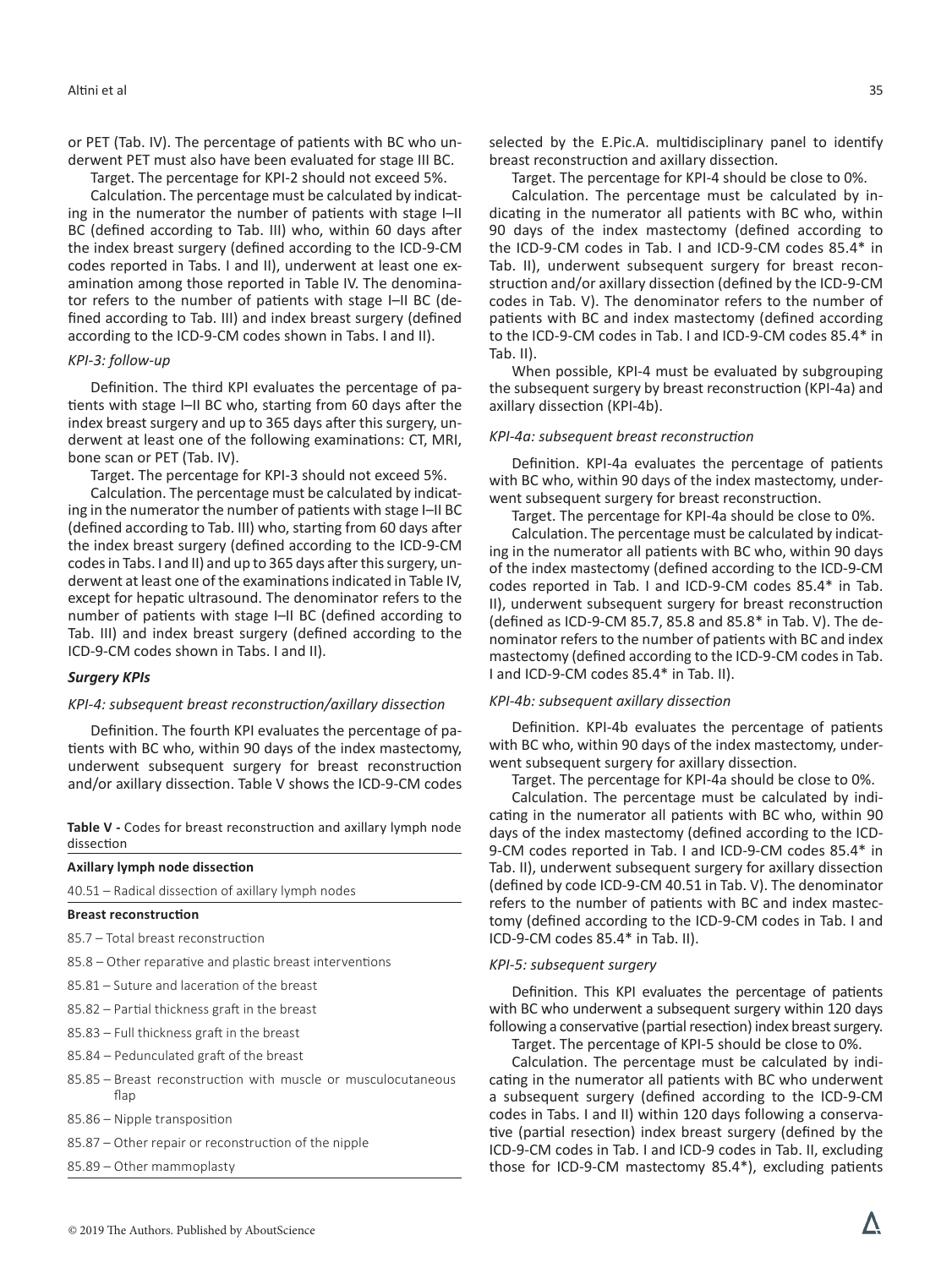with repeated surgery during the same hospitalisation. The denominator refers to the number of patients with BC who underwent a subsequent surgery following a conservative (partial resection) index breast surgery (defined by the ICD-9- CM codes in Tab. I and ICD-9 codes in Tab. II, excluding those for ICD-9-CM mastectomy 85.4\*).

## *Treatment KPIs*

## *KPI-6: treatment timing*

Definition. The sixth KPI evaluates the percentage of patients with BC who, as candidates for chemotherapy and/or hormone therapy and without evidence of disease, initiated adjuvant treatment (chemotherapy and/or hormone therapy as the only pharmacological therapy in the adjuvant setting) within 60 days of the index breast surgery. The strategy defined by the E.Pic.A. multidisciplinary panel to calculate KPI-6 focused on identification of all administrations of chemotherapy and/or hormone therapy subsequent to the date of the index breast surgery. Table VI lists the sources and the codes to identify administrations of chemotherapy and/or hormone therapy.

**Table VI -** Codes used for chemotherapy and hormone therapy

#### **Chemotherapy**

*SPA database*

99.25 – Injection or infusion of chemotherapy for tumour

- 99.25.4 Antitumoural therapy with infusion of drug
- 99.25.5 Antitumoural therapy with oral drugs or IM or subcutaneous injection
- 8901F0 Antitumoural therapy with oral drugs or IM or subcutaneous injection excluding costs of drugs used for therapy per session (cycle with up to 30 sessions)
- 992501 Antitumoural therapy with infusion of drug excluding costs of drugs used for therapy per session (cycle with up to 30 sessions)
- *From hospital discharge sheets*

*Admissions with diagnosis (all positions) V58.1\*, and codes (all positions) 99.25 and diagnosis-related group of 410.*

- V58.11 Antineoplastic chemotherapy
- V58.12 Antineoplastic immunotherapy
- 99.25 Injection or infusion of chemotherapy for tumour
- 410 M Chemotherapy not associated with secondary diagnosis of acute leukaemia

#### **ATC hormone therapy**

*From pharmacy databases*

- L02AE02 Leuprorelin
- L02AE03 Goserelin
- L02AE04 Triptorelin
- L02BA01 Tamoxifen
- L02BG03 Anastrozole
- L02BG04 Letrozole

L02BG06 – Exemestane

ATC = Anatomical Therapeutic Chemical Classification System.

Target. The percentage of KPI-6 should be close to 100%.

Calculation. The percentage must be calculated by indicating in the numerator all patients with BC who, as candidates for chemotherapy and/or hormone therapy and without evidence of disease, initiated adjuvant treatment (chemotherapy and/or hormone therapy with the codes in Tab. VI) within 60 days from the index breast surgery (ICD-9-CM codes in Tabs. I and II). The denominator refers to the number of patients with BC who, as candidates for chemotherapy and/ or hormone therapy and without evidence of disease, began adjuvant treatment (chemotherapy and/or hormone therapy with the codes in Tab. VI) within 180 days from the index breast surgery (defined according to the ICD-9-CM codes shown in Tabs. I and II). The calculation of the KPI is referred to the following time intervals: 0–30 days, 31–45 days, 46–60 days, 61–90 days and 90–180 days. Whenever possible, KPI-6 must be evaluated by subgrouping the treatment by chemotherapy (KPI-6a) and hormone therapy (KPI-6b).

#### *KPI-6a: chemotherapy timing*

Definition. KPI-6a evaluates the percentage of patients with BC who, as candidates for chemotherapy and without evidence of disease, started adjuvant chemotherapy within 60 days of the index breast surgery.

Target. The percentage of KPI-6a should be close to 100%. Calculation. The percentage must be calculated by indicating in the numerator all patients with BC who, as candidates for chemotherapy and without evidence of disease, started chemotherapy in the adjuvant setting (codes in Tab. VI) within 60 days of the index breast surgery (defined by ICD-9-CM codes in Tabs. I and II). The denominator refers to the number of patients with BC who, as candidates for chemotherapy and without evidence of disease, started chemotherapy in the adjuvant setting (codes in Tab. VI) within 180 days from the index breast surgery (defined according to the ICD-9-CM codes in Tabs. I and II). Calculation of the KPI is referred to the following time intervals: 0–30 days, 31–45 days, 46–60 days, 61–90 days and 90–180 days.

## *KPI-6b: hormone therapy timing*

Definition. KPI-6b evaluates the percentage of patients with BC who, as candidates for hormone therapy and without evidence of disease, started hormone therapy in the adjuvant setting within 60 days of the index breast surgery.

Target. The percentage of KPI-6b should be close to 100%. Calculation. The percentage must be calculated by indicating in the numerator all patients with BC who, as candidates for hormone therapy and without evidence of disease, started hormone therapy in the adjuvant setting (identification codes in Tab. VI) within 60 days of the index breast surgery (defined by the ICD-9-CM codes in Tabs. I and II). The denominator refers to the number of patients with BC who, as candidates for hormone therapy and without evidence of disease, started hormone therapy in the adjuvant setting (codes in Tab. VI) within 180 days from the index breast surgery (defined according to the ICD-9-CM codes in Tabs. I and II). Calculation of the KPI is referred to the following time intervals: 0–30 days, 31–45 days, 46–60 days, 61–90 days and 90–180 days.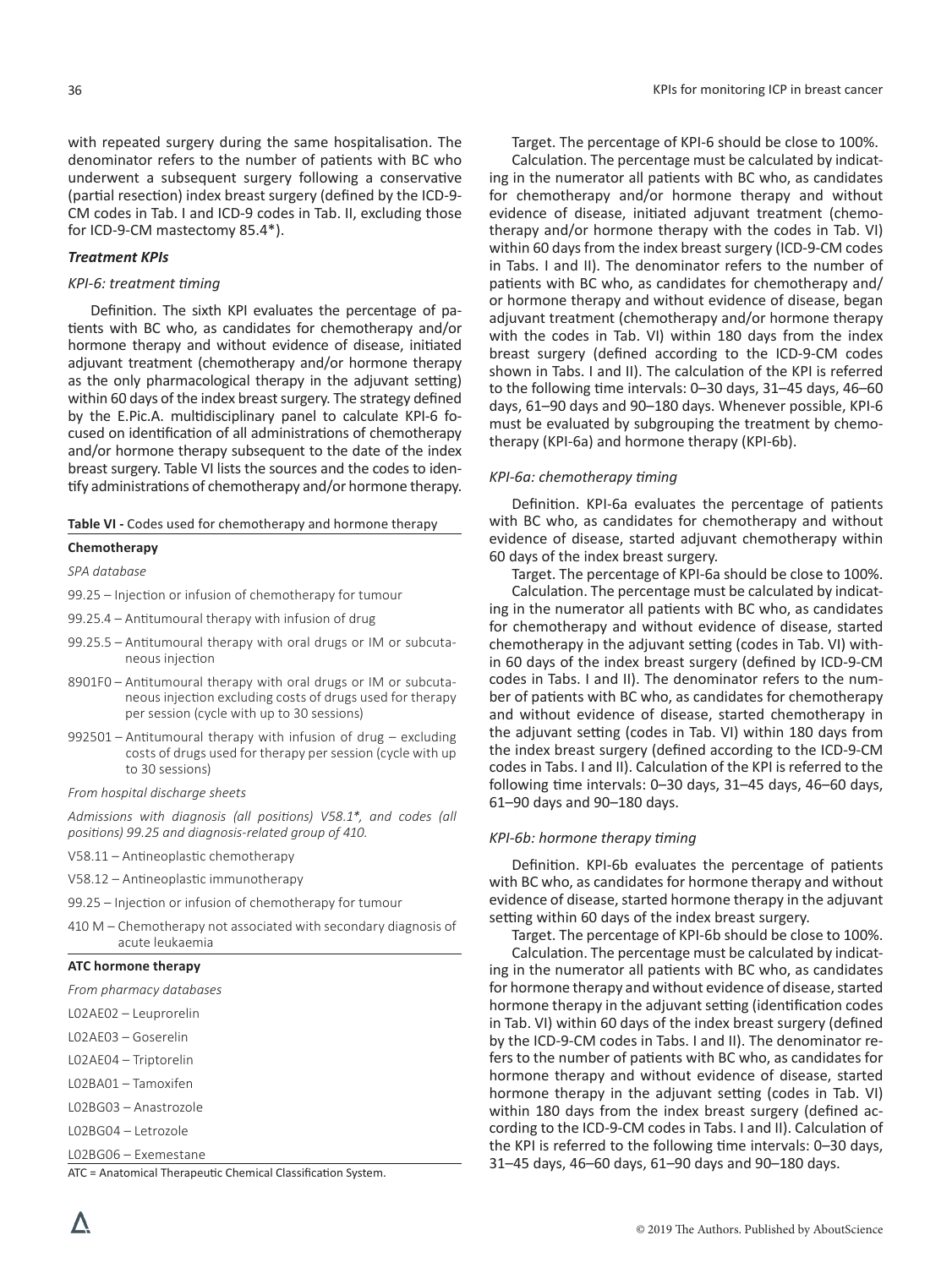#### **Table VII -** Radiotherapy codes

#### **ASA – SPA – Flow C: Radiotherapy codes**

92.23.2 – Telecobalt therapy multiple fields, moving

- 92.24.01 Teletherapy with linear accelerator with multiple fields or movement for 3D technique
- 92.24.02 Teletherapy with linear accelerator with multiple fields or movement with modulation of intensity
- 92.24.1 Teletherapy with linear accelerator fixed field
- 92.24.2 Teletherapy with linear accelerator with multiple fields, moving
- 92.24.3 Teletherapy with linear accelerator flash technique
- 92.24.B Radiotherapy with linear accelerator with MLC for IMRT static or dynamic multiple fields or moving
- 92.25.1 Electron beam teletherapy with one or more fixed fields

92.25.2 – Total skin electron irradiation (TSEI/TSEBI)

IMRT = Intensity Modulated Radiotherapy; MLC = Multileaf Collimator; TSEI = Total skin electron irradiation; TSEBI = Total Skin Electron Beam Irradiation

#### *KPI-7: radiotherapy timing*

Definition. The last KPI evaluates the percentage of patients with BC who underwent partial resection surgery and who, as candidates for radiotherapy, initiated radiotherapy within 180 days of the last surgery, if no adjuvant treatment was administered, or within 270 days, if adjuvant treatment was administered. Table VII lists the codes identified by the E.Pic.A. multidisciplinary panel for radiotherapy.

Target. The percentage of KPI-7 should be close to 100%.

Calculation. The percentage must be calculated by indicating in the numerator all patients with BC who, as candidates for radiotherapy, received at least one radiotherapy session (Tab. VII) within 180 days of the last partial resection surgery (based on ICD-9-CM codes in Tab. I and ICD-9 codes in Tab. II, excluding those for ICD-9-CM mastectomy 85.4\*), if no adjuvant therapy was administered, or within 270 days, if adjuvant therapy was given. The denominator refers to the number of patients with BC who, as candidates for radiotherapy, began at least one radiotherapy session (identification codes in Tab. VII) within 365 days from the last partial resection surgery (according to the ICD-9-CM codes reported in Tab. I and ICD-9-CM codes in Tab. II, excluding those for mastectomy 85.4\*).

## **Discussion and conclusions**

The methodology developed by the E.Pic.A. multidisciplinary panel in the present study evaluated the ICP of BC patients, and identified a set of KPIs that examine some of the most critical factors related to the efficiency of a process or particular activity (11).

It is likely that one of the biggest problems with the INHS is the cascading effect of the decision-making process combined with poor overall accountability of the system. The public payor is different from those who prescribe (clinicians) and, without adequate planning and structuring of the INHS, the process of allocating resources often becomes complex and flawed, making it impossible to efficiently use the available resources. Therefore, providing tools to guide the treatment pathway for both economic (general managers) and clinical (clinicians) decision makers represents the attempt to bridge the gap between those who prescribe and those who are in charge of economic resources. In this light, clinical/administrative data are useful for constructing an accurate representation of real-word practice, in which all the different stakeholders who provide healthcare services can make their own evaluations in a systematic manner.

As already indicated herein, within a context characterised by ever-increasing healthcare needs, it would be impracticable to believe that increasing resources will become available in the near future. Hence, the E.Pic.A. multidisciplinary panel developed a methodology to identify inappropriate (or potentially inappropriate) activities that allow, within a specified ICP, reduction of waste so that new resources can be made available. The application of this methodology should allow achievement of short-term (reduction of inappropriateness), medium-term (ensure clinical outcomes while reducing waste) and long-term (reduce waiting lists and increase availability of healthcare technologies) objectives. This would thus increase the value of the healthcare services provided by the INHS. In fact, by improving allocation of resources in relation to burden of illness and need for healthcare, it is possible to increase the performance of both hospitals and professionals (technical–professional value), in line with the highest expectations of each individual patient (personal value).

Compared to the core set of parameters defined by EU-SOMA (European Society of Breast Cancer Specialists) (9), composed of 17 indicators to evaluate quality of treatment pathways for BC, the seven KPIs defined by the E.Pic.A. multidisciplinary panel are mainly aimed at identification of potential inappropriateness related to providing unnecessary services during the ICP of BC. Specifically, the methodology attempts to identify potential areas with low "value" in terms of utilisation of resources, and reducing the associated costs. An initial and partial application of this methodology has recently been carried out at the Istituto Scientifico Romagnolo per lo Studio e la Cura dei Tumori IRST of Meldola (Forlì, Italy) (17). The study estimated that the hospital provided 2,516 inappropriate examinations (from January 2010 to June 2016) with a total cost of about €580,000.

The present methodology will be applied at regional (*Agenzia Regionale di Sanità Toscana, Istituto per lo studio, la prevenzione e la rete oncologica Toscana*, and *Azienda Sanitaria Locale CN2 Piemonte*) and local levels (*Istituto Scientifico Romagnolo per lo Studio e la Cura dei Tumori IRST of Meldola, Forlì, Italy* and *Istituto di Sanità Pubblica Sezione di Igiene dell'Università Cattolica del Sacro Cuore, Rome, Italy*) with the aim to provide a more complete picture of inappropriateness and waste, allowing resources to be redirected towards more valuable interventions/examinations for patients with BC (not only), and close the gap between correct use of resources and achieving the best clinical results.